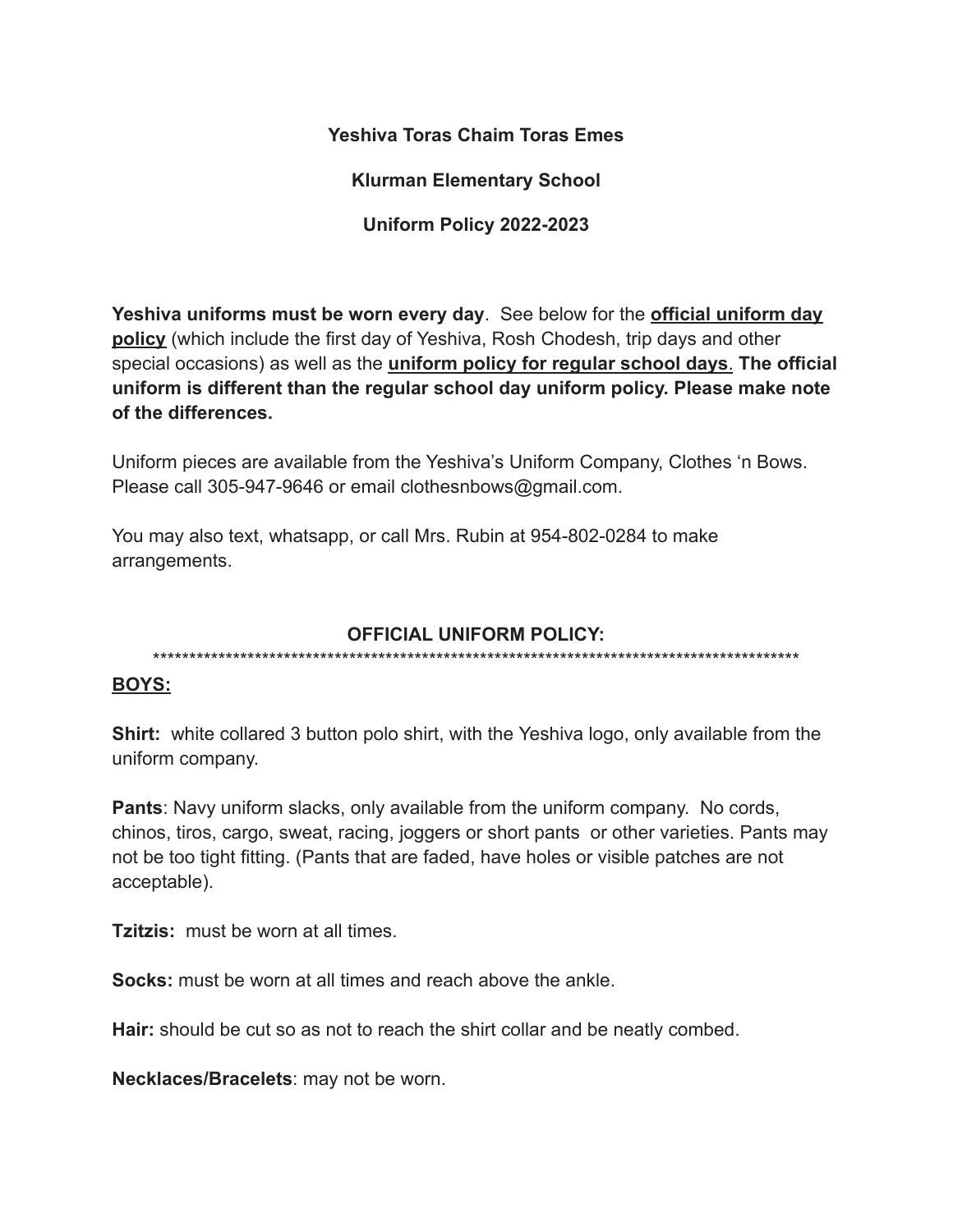**Shoes:** No crocs or wheelies.

#### **GIRLS:**

**Tops:** white collared 3 button long-sleeved polo shirt, with the Yeshiva logo, only available from the uniform company.

**Bottoms:** Plaid 'black watch' knife pleat jumper or knife pleat skirt available only from the uniform company.

#### **All skirts must be mid-calf length.**

**Socks: Navy knee socks**, pulled up at all times.

**Shoes**: No crocs or wheelies.

#### **REGULAR UNIFORM POLICY:**

\*\*\*\*\*\*\*\*\*\*\*\*\*\*\*\*\*\*\*\*\*\*\*\*\*\*\*\*\*\*\*\*\*\*\*\*\*\*\*\*\*\*\*\*\*\*\*\*\*\*\*\*\*\*\*\*\*\*\*\*\*\*\*\*\*\*\*\*\*\*\*\*\*\*\*\*\*\*\*\*\*\*\*\*\*\*\*\*

## **On all other days the rules are the same as above with the following few exceptions:**

## **Boys:**

**Shirts** may be **solid** white, light blue, hunter green or navy, with a collar and at least 2 buttons. The Yeshiva logo/monogram is not required. No other logos are acceptable.

**Pants** may be navy or black slacks. None of the alternative style trousers listed above are acceptable.

## **Girls:**

**Tops:** may be solid white, light blue, hunter green or navy with a collar, at least 2 buttons and must be long sleeves.The Yeshiva logo/monogram is not required. No ruffles, bows, other logos or other decorations are acceptable.

#### **\*CHANGE:**

**Beginning with the 2022-23 school year, all KES girls in grades 1-5 are required to wear uniform blouses with long sleeves covering their elbows and knee socks.**

**Bottoms:** the knife pleat jumper or skirt may be the uniform plaid or navy available only from the uniform company.